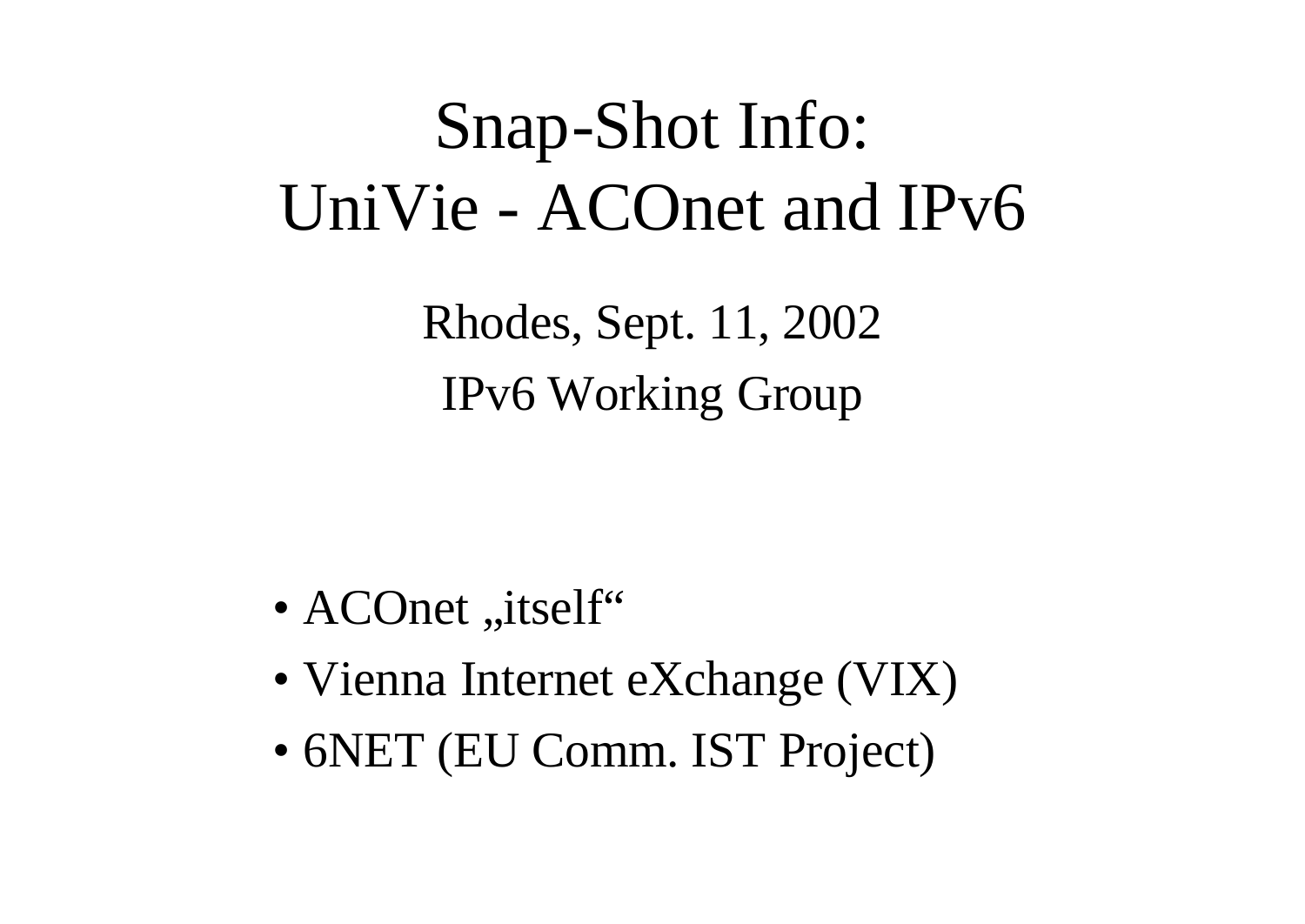### ACOnet

- Started with legacy equipment (4500, 2500)
- Some native wire stuff & tunnels
- New IPv6 hub in Vienna
	- 7500 for UniVie, 7206 for ACOnet (6NET)
	- aVLAN for IPv6 on national GigE network
- Business model
	- V6 packets do not (necessarily :-) cost as much as global IPv4 traffic
- We are seeing interest by both local research groups and sites  $(\sim a$  dozen pref.s)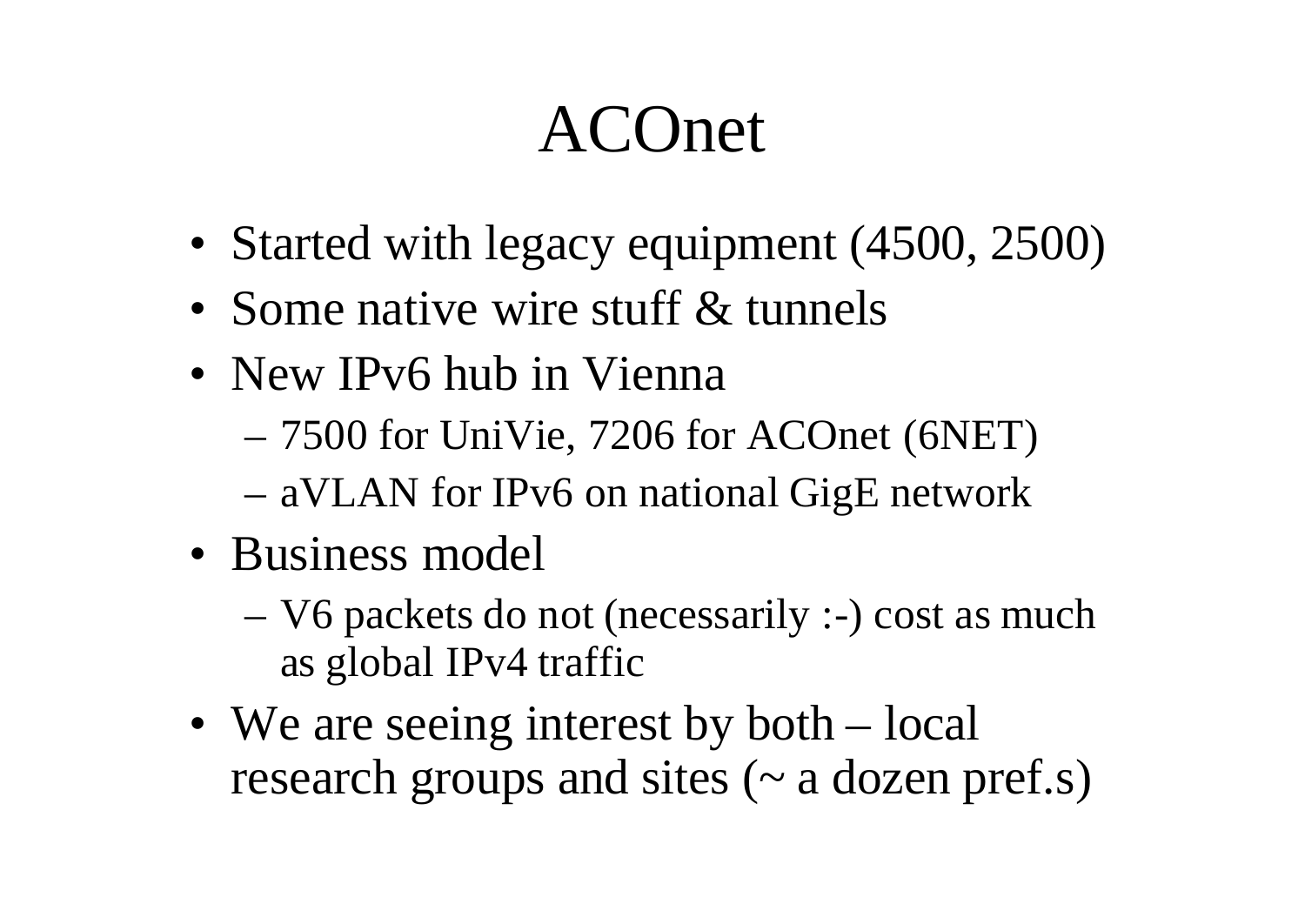# Vienna Internet eXchange: doing native IPv6 on a VLAN

- Separate VLAN available in both sites for IPv6 peerings
- Some peerings already established  $(\sim 6)$ 
	- more to come soon (benefitted from , new "IPv6 address policy)
- Business model
	- Not charging for the additional "plugs"
	- Limited time offer (end of ´02 .. middle ´03 ?)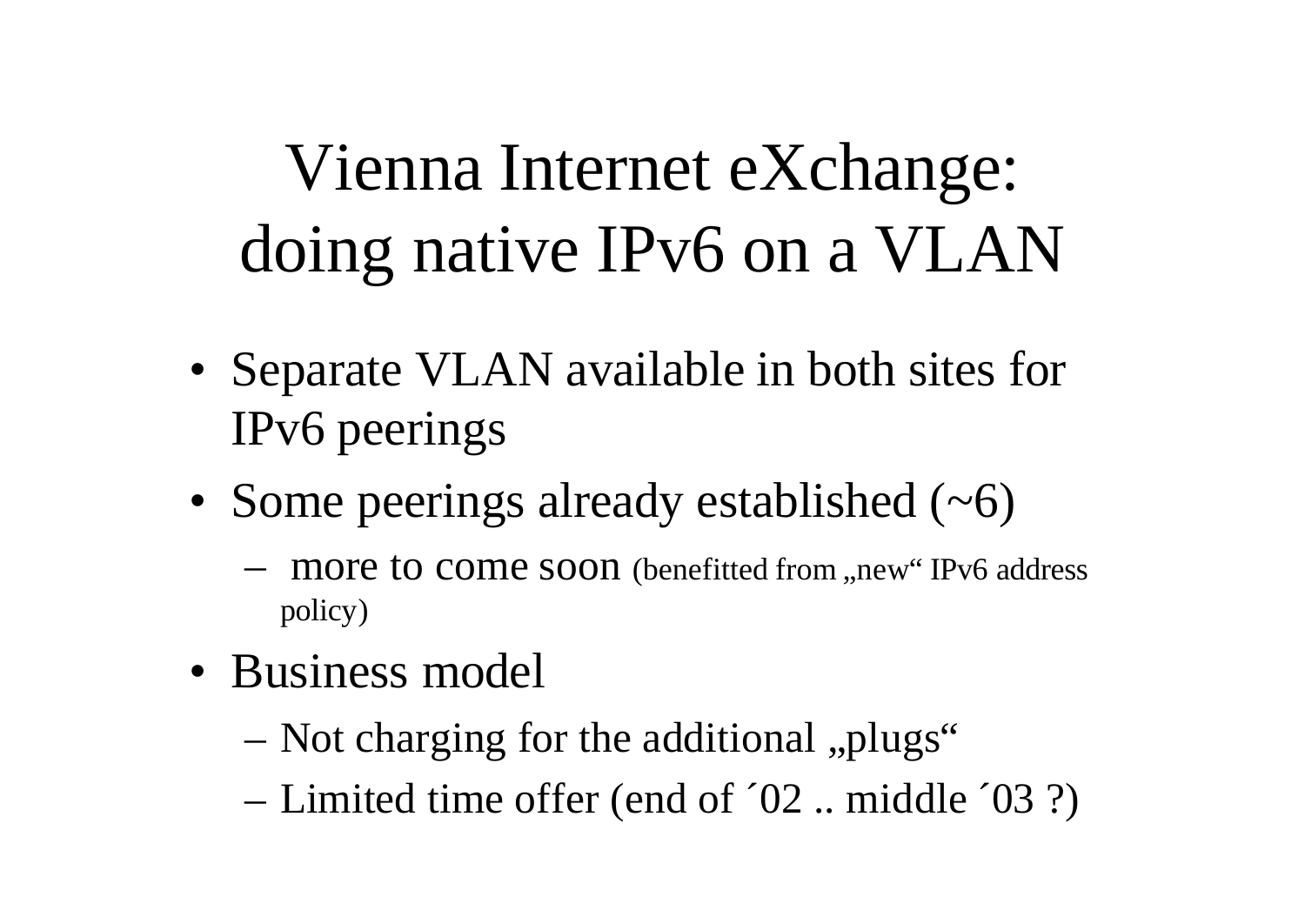#### Research & Projects

- Testing IPv6 implementations, and new functionality:
	- More recent IOS versions (cisco)
	- v6 capabilities of GigE switches (black diamond and others)
	- IPv6MultiCast (tunnelled again, BSD boxes, arghh, interesting ;-)
	- DNSv6 and DNSsec on/for IPv6 (premature??)
	- Started to look at **`nsd´** (together w/GRNET)
	- Network mgmt., SNMPv3 (investigating problem space)